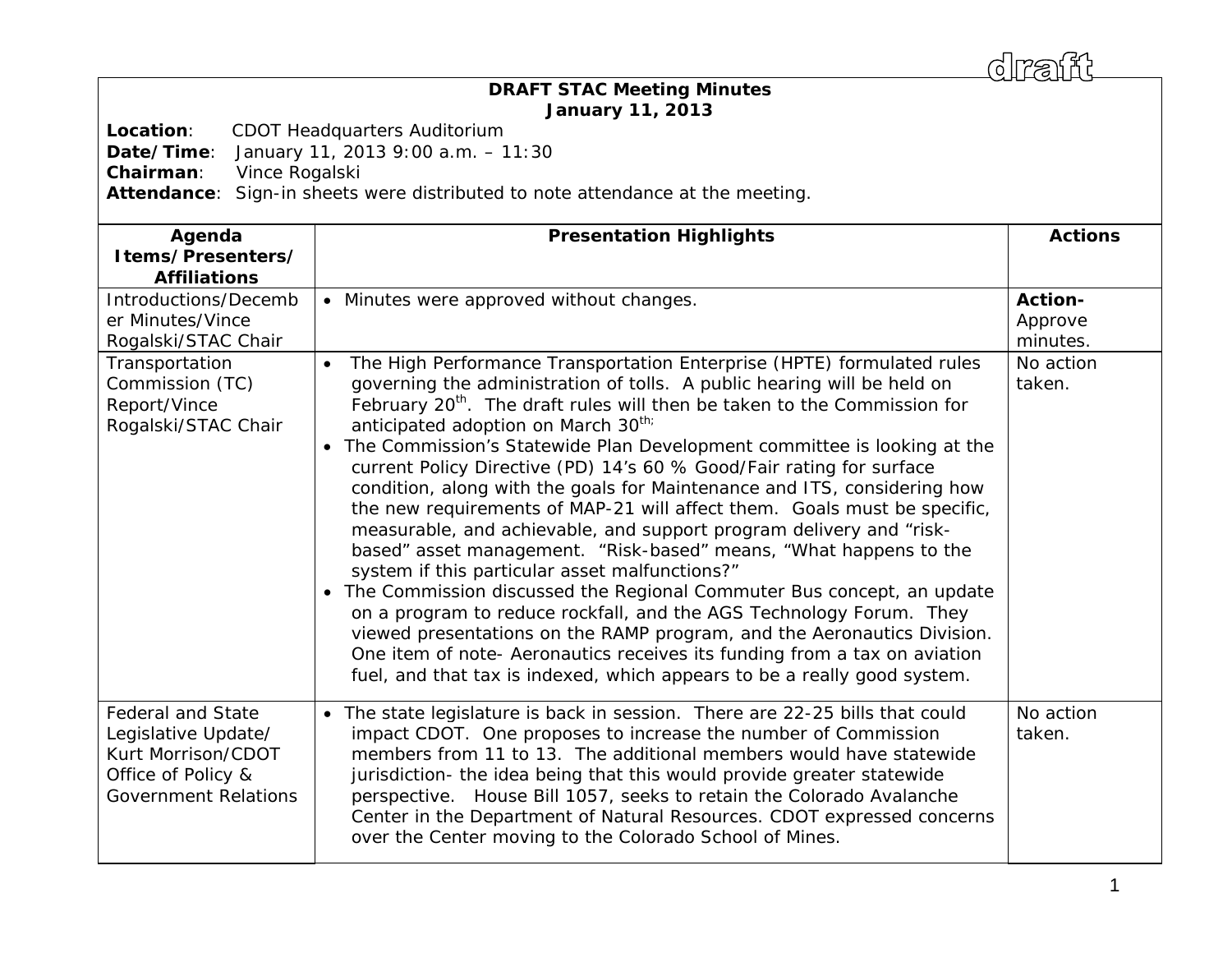| Transportation         | MAP-21 combines Transportation Enhancements (TE), Safe Routes to             | No action |
|------------------------|------------------------------------------------------------------------------|-----------|
| Alternatives           | School, and Rec Trails into one new grant program called Transportation      | taken.    |
| Program/Debra          | Alternatives, which requires a competitive process. Funding is less than     |           |
| Perkins-Smith/Division | we had in the past for all of these programs, even less than we had for      |           |
| of Transportation      | Enhancements. The new program requires that 50% of the funding be            |           |
| Development (DTD)      | distributed based on population, and 50% be distributed to the rest of the   |           |
|                        | state. Over 200,000 area funds are directly allocated to the TMAs. CDOT      |           |
|                        | has been looking into how this could work for Colorado, asking what          |           |
|                        | should be the focus of this program and how should it be managed, along      |           |
|                        | with numerous other questions, such as how to deal with projects that        |           |
|                        | have already been selected. One proposal is that the program focus on        |           |
|                        | Bike/Pedestrian ne Over 200,000 area funds are directly allocated to the     |           |
|                        | TMAs eds. Another is that separate criteria should be created for urban      |           |
|                        | and rural areas. Another suggests no specific set-aside for traditional Safe |           |
|                        | Routes projects. Should this be administered from a statewide pool or        |           |
|                        | should the funds be allocated to the Regions, and, if so, would that be      |           |
|                        | based on a formula or some other method? A statewide pool would allow        |           |
|                        | consistency in evaluation - projects could be reviewed and compared          |           |
|                        | together. If we go with allocations to each Region, then we need to          |           |
|                        | determine a formula. We don't have the ability to compare all projects       |           |
|                        | against each other. And it would be hard to fund a larger project (there is  |           |
|                        | only \$9.4 million for this entire program). Looking ahead at FY 14, the     |           |
|                        | regions would have to work with the MPOs because the sub allocations         |           |
|                        | would be less than in the past.                                              |           |
|                        | • Wayne Williams put forward that, if we already know we have to obligate to |           |
|                        | population areas, why aren't we starting with that? Why create an            |           |
|                        | additional process when there is already a process in place? Why does the    |           |
|                        | rest of the state need to be involved in DRCOG's decision? Debra             |           |
|                        | responded that the 50% distribution, based on population, includes funds     |           |
|                        | for the Urbanized Areas over 200,000, which are suballocated to the          |           |
|                        | TMAs. Wayne suggested that, rather than set up two competing                 |           |
|                        | processes, simply use the existing process for the other 50%.                |           |
|                        | • Steve Rudy added that Commission has always said that the TMAs have a      |           |
|                        | legitimate process, so why not let them continue - it's about the same       |           |
|                        | amount of money that they had before. What's the problem that the state      |           |
|                        | is trying to solve? Projects in DRCOG are well over-matched, so it could be  |           |
|                        | tough to compete with them. DRCOG's project selection system stresses        |           |
|                        | transportation's function and benefits, including air quality benefits, and  |           |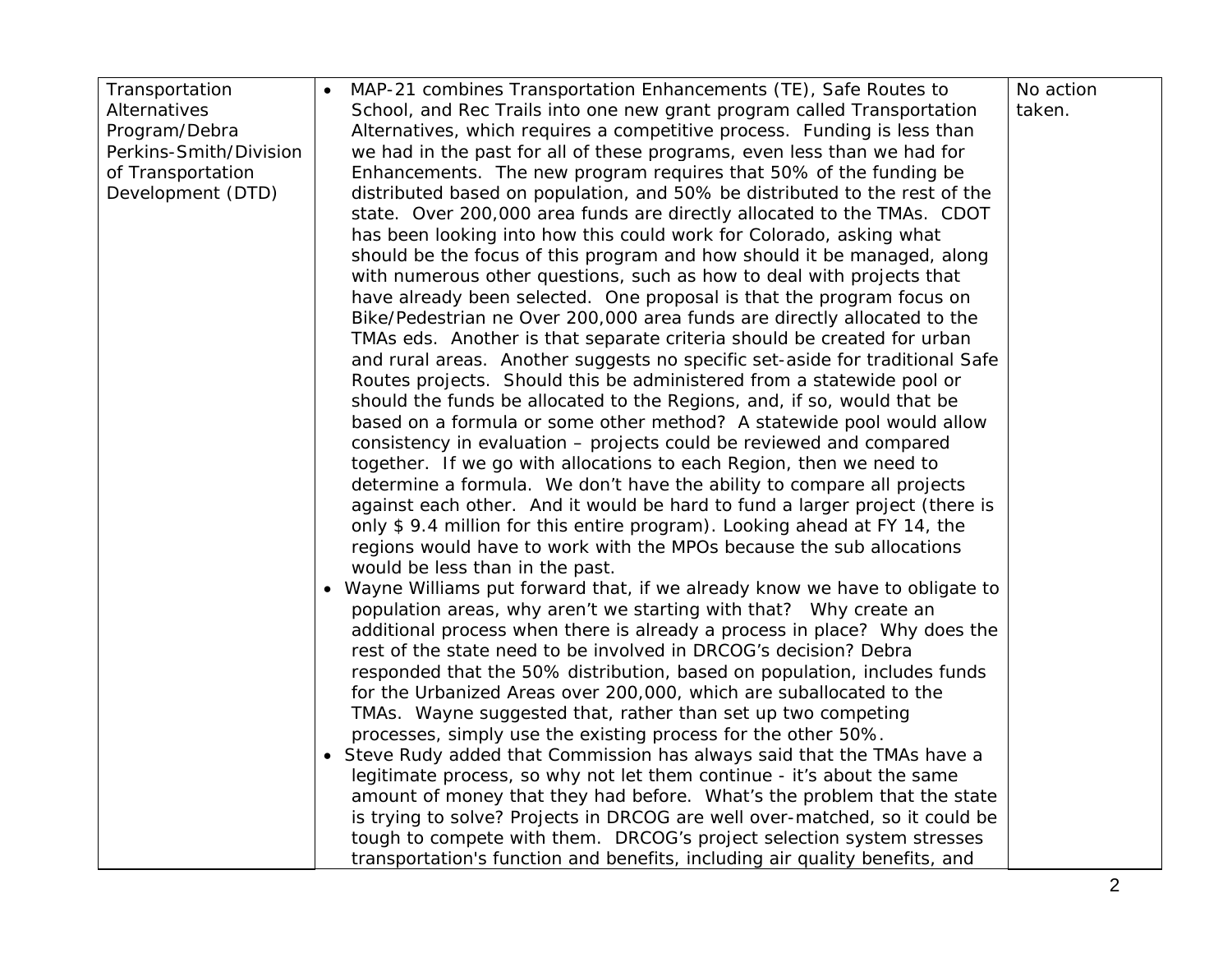|                                                | connectivity. Is it really a benefit to the state to have urban compete with<br>non-urban? Wayne added that he is concerned with efficiency: one might<br>need to apply for half the funding through the TMA and the other half<br>through the statewide process. DRCOG's population density allows it to<br>make really good cases, and it becomes harder for the rest of the state to<br>compete. Steve suggested getting rid of the 50/50 split and that the TMAs<br>get at least the same share they were receiving under the TE Program-<br>roughly 57%. Wayne suggested that the statewide portion be divided by<br>CDOT Region.<br>Thad Noll summed up the discussion, saying that 57% goes to the<br>$\bullet$<br>urbanized areas under the old TE formula, and the remaining 43% is<br>divided up among regions by the formula - it's just that the formula hasn't<br>yet been decided. In this way, Platteville and Log Lane Village compete<br>against each other, instead of against Greeley. Idaho Springs is<br>competing against the other rurals, but not against the other DRCOG<br>communities. Barbara added that the question of whether or not there is<br>a suballocation is best answered by whatever works for each Region.<br>Debra asked STAC members to think about various approaches for the next<br>STAC meeting, and submit any additional comments to CDOT. At the next<br>meeting, we will present all comments received, and have more<br>discussion. After that, we hope to have something to take to the<br>Commission. |                     |
|------------------------------------------------|-------------------------------------------------------------------------------------------------------------------------------------------------------------------------------------------------------------------------------------------------------------------------------------------------------------------------------------------------------------------------------------------------------------------------------------------------------------------------------------------------------------------------------------------------------------------------------------------------------------------------------------------------------------------------------------------------------------------------------------------------------------------------------------------------------------------------------------------------------------------------------------------------------------------------------------------------------------------------------------------------------------------------------------------------------------------------------------------------------------------------------------------------------------------------------------------------------------------------------------------------------------------------------------------------------------------------------------------------------------------------------------------------------------------------------------------------------------------------------------------------------------------------------------------------------------|---------------------|
| Asset<br>Management/Debra<br>Perkins-Smith/DTD | • Under MAP 21, there are seven national goals. One of those is<br>infrastructure condition. MAP 21 also requires infrastructure performance<br>measures. We'll need to identify targets for the performance measures<br>identified in MAP21, and provide a reporting structure.<br>Also MAP 21 specifies that we do a risk based Asset Management Plan.<br>What is Asset Management here at CDOT? We will look at what are<br>reasonable goals, as opposed to what is aspirational.<br>What is asset management at CDOT? Almost everything we do touches an<br>asset. We have task forces where we need to dig a little deeper. A risk<br>based Asset Management Plan includes an inventory of our assets, and the<br>condition of those assets, and any performance gaps. We need to<br>consider life cycle costs and risk management, a financial plan, and<br>investment strategies. Today, CDOT has five Asset Management<br>categories: Highways, Bridge, Maintenance, ITS, and Fleet. Based on<br>work done to date, we're thinking of two additional categories: tunnels                                                                                                                                                                                                                                                                                                                                                                                                                                                                            | No action<br>taken. |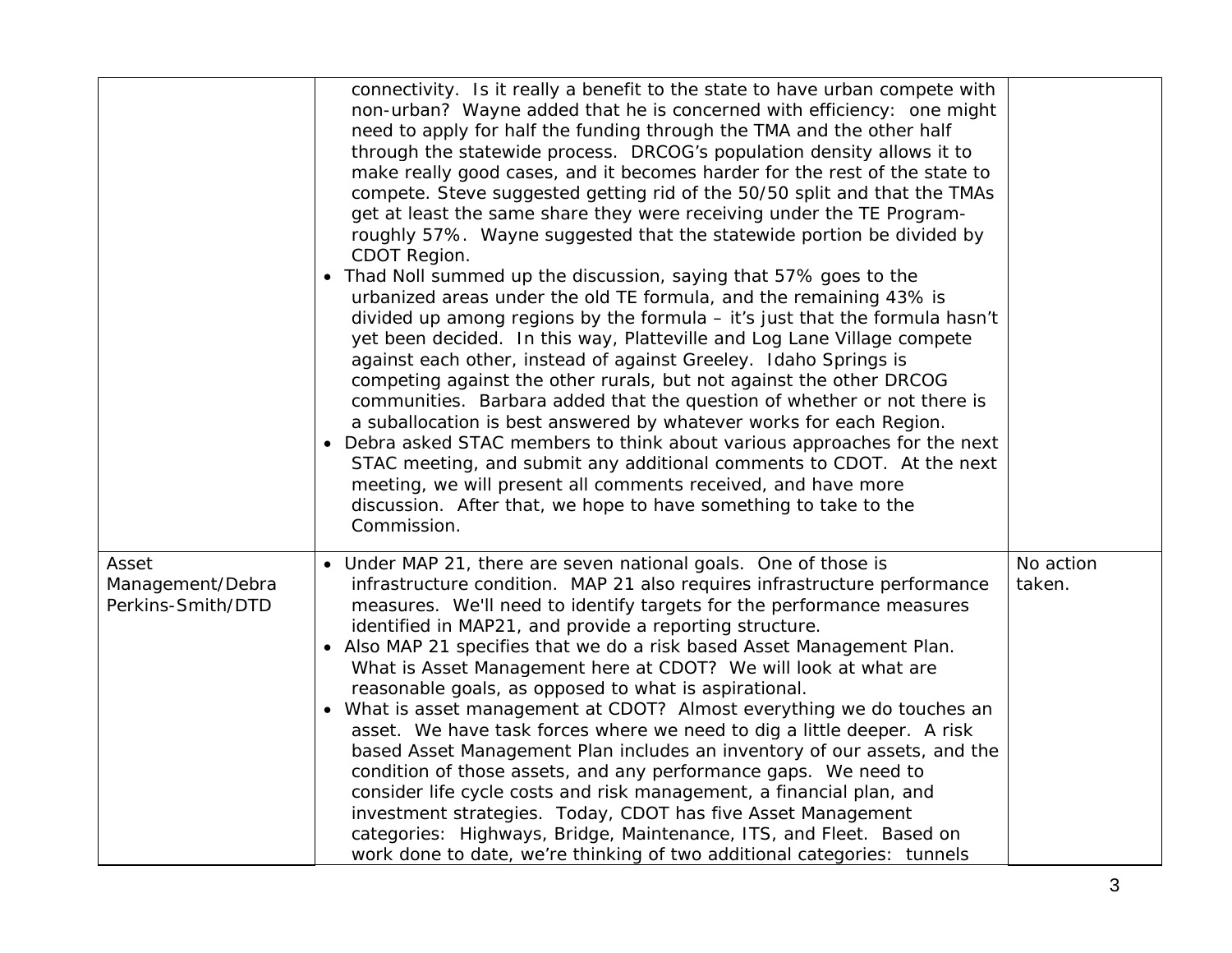|                                                     | and buildings. What we don't know now is if we put more money into<br>pavement than into bridge how does that affect the system? We're<br>developing a new computer program to help with this.<br>• Within the Commission, there are two committees: Asset Management and<br>Statewide Plan. This month they're meeting together to talk about Policy<br>Directive 14. PD 14 sets the direction for the statewide plan, and helps<br>determine how we should be optimizing the system. The Commission will<br>set policies and objectives that relate to the assets, including data<br>management and governance. We're discussing whether it's possible to<br>have different goal for on-system NHS vs. off-system NHS. Then how will<br>we allocate funds. Will be joint January SWP/ Asset Management<br>committee meetings. We must have risk based asset management in<br>place by October. We're in pretty good shape to meet that deadline.                                                                                           |                     |
|-----------------------------------------------------|----------------------------------------------------------------------------------------------------------------------------------------------------------------------------------------------------------------------------------------------------------------------------------------------------------------------------------------------------------------------------------------------------------------------------------------------------------------------------------------------------------------------------------------------------------------------------------------------------------------------------------------------------------------------------------------------------------------------------------------------------------------------------------------------------------------------------------------------------------------------------------------------------------------------------------------------------------------------------------------------------------------------------------------------|---------------------|
| Statewide Plan<br>Update/Michelle<br>Scheuerman/DTD | One of the national goals is around freight and there is a requirement to<br>develop performance measures around freight.<br>• We are thinking about some type of early engagement for public<br>involvement and would like to have our stakeholders ready to have a rich<br>conversation. The consultant is currently putting together a 6-month<br>strategic roadmap outlining the next six months of Plan development.<br>The Revenue Projections Working Group will be meeting again this month<br>and plans to return to STAC in February to provide STAC with an update<br>on its discussions over the past few months.                                                                                                                                                                                                                                                                                                                                                                                                                | No action<br>taken. |
| RAMP Program/Tim<br>Harris/Chief Engineer           | • The RAMP program is not about new money - it is about going to an<br>expenditure-based STIP, allowing us to free up \$ 300 M per year over five<br>years, so that other projects already in the STIP can be started. RAMP<br>has two programs, one focused on preservation and operation, and the<br>second on partnerships. For preservation, CDOT will largely use its<br>management systems to indicate which projects are most needed and<br>effective. For the partnership program, we expect much discussion and<br>projects to be nominated. We will still have our normal maintenance<br>program, but are in the process of improving our surface treatment<br>program to result in the best investments. In February, CDOT will start<br>discussions on what projects meet the criteria.<br>Peter Runyon said he'd heard about "pushing up projects by priority", but<br>the TPRs have already set priorities, and, therefore, he believes the STAC<br>should have a chance to weigh in on these decisions. Tim said it certainly | No action<br>taken. |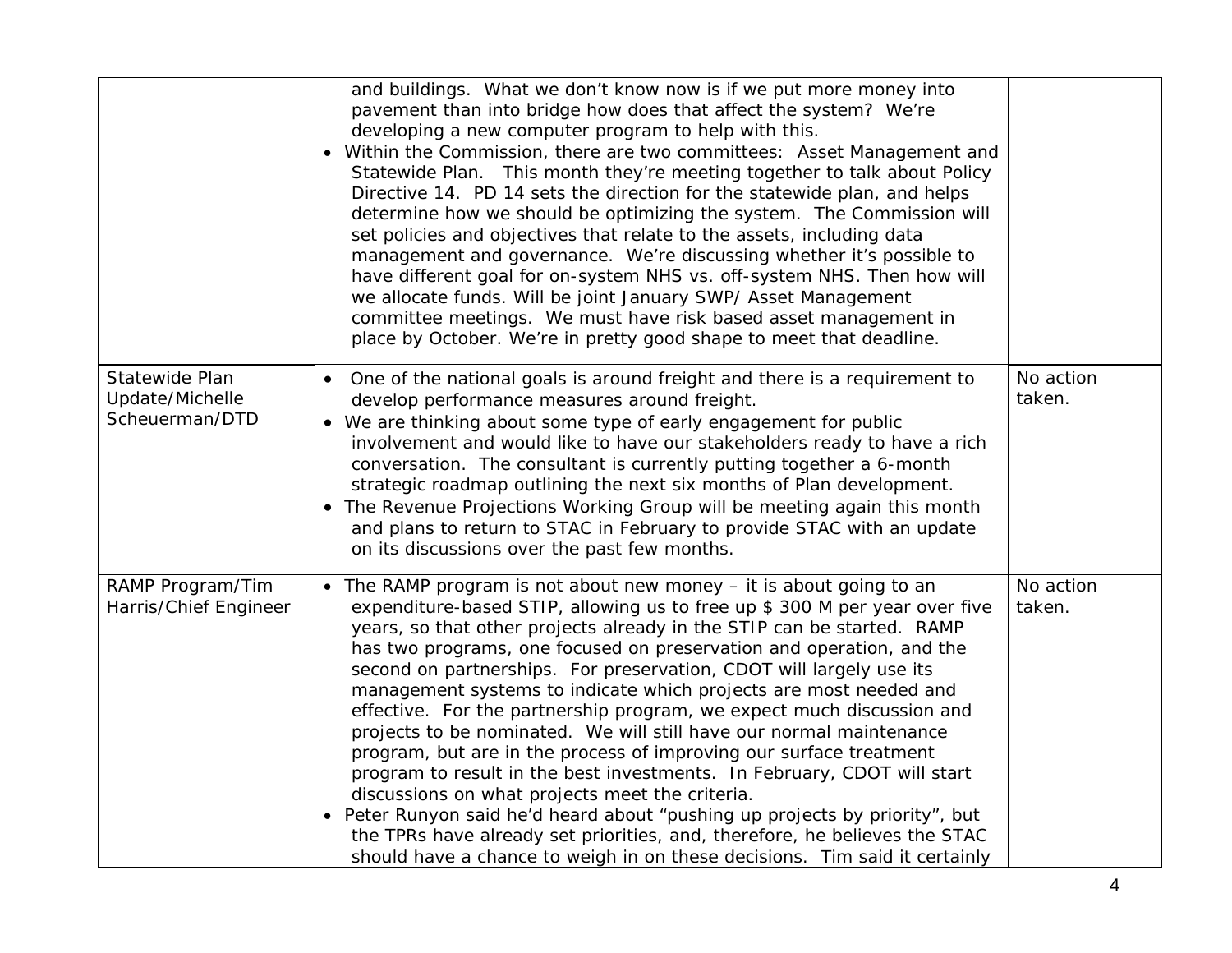|                                                | would. Gary Beedy asked whether a new strategic projects list is being<br>created. Tim said that projects may be added to our existing lists, but<br>they must be consistent with the long range plan. Barbara wanted to<br>ensure that the integrity of the planning process, which we all have been<br>working on for so many years, is preserved, and asked how the corridors<br>identified in the criteria memo had been identified. Tim replied that, for<br>the purpose of the memo, staff had simply brainstormed for examples to<br>explain the thinking. Vince pointed out that the new approach, as<br>described, could result in projects not currently in the STIP being added to<br>the program at the expense of projects that are already in the STIP.<br>Wayne did not feel that the elimination of STP-Metro funds as a possible<br>match was necessary, was concerned with the limitation on corridor<br>eligibility, and uncomfortable with the additional eligibility criteria listed<br>under the partnerships program. Ernie Williams put forward that, if any<br>funds can be freed up, they should be put toward getting more of the<br>already-selected projects completed, before looking for new projects.<br>Craig Casper pointed out that, using the draft criteria in the memo, the I-<br>70 projects would have a huge lifecycle benefit. Steve Rudy noted that,<br>some of the projects in the memo were not fiscally constrained; with the<br>result that many plan amendments would need to be brought forward,<br>even though the projects would be only speculative. He also felt a clear<br>definition of "fiscally constrained" is needed. Barbara agreed that<br>population is an important criterion, as well as being consistent with the<br>plan; however, she also pointed out that the oil and gas, agriculture, and<br>tourism industries hold up the state's economy, so we need to get funds to<br>the roadways that serve those industries. |                     |
|------------------------------------------------|---------------------------------------------------------------------------------------------------------------------------------------------------------------------------------------------------------------------------------------------------------------------------------------------------------------------------------------------------------------------------------------------------------------------------------------------------------------------------------------------------------------------------------------------------------------------------------------------------------------------------------------------------------------------------------------------------------------------------------------------------------------------------------------------------------------------------------------------------------------------------------------------------------------------------------------------------------------------------------------------------------------------------------------------------------------------------------------------------------------------------------------------------------------------------------------------------------------------------------------------------------------------------------------------------------------------------------------------------------------------------------------------------------------------------------------------------------------------------------------------------------------------------------------------------------------------------------------------------------------------------------------------------------------------------------------------------------------------------------------------------------------------------------------------------------------------------------------------------------------------------------------------------------------------------------------------------------------------------------------------|---------------------|
| Region Boundaries/Tim<br>Harris/Chief Engineer | On December 21st, the decision was made to consolidate from 6 to 5<br>Engineering Regions. The changes will affect every one of the Regions<br>except Region 5. The RTDs will make recommendations on the fine points<br>of this, concerning people, equipment, etc. Don Hunt added this this is a<br>change to CDOT's management structure, not its funding structure. He<br>added that HPTE would like the TPRs and STAC to identify candidate<br>corridors where tolling would be helpful.                                                                                                                                                                                                                                                                                                                                                                                                                                                                                                                                                                                                                                                                                                                                                                                                                                                                                                                                                                                                                                                                                                                                                                                                                                                                                                                                                                                                                                                                                               | No action<br>taken. |